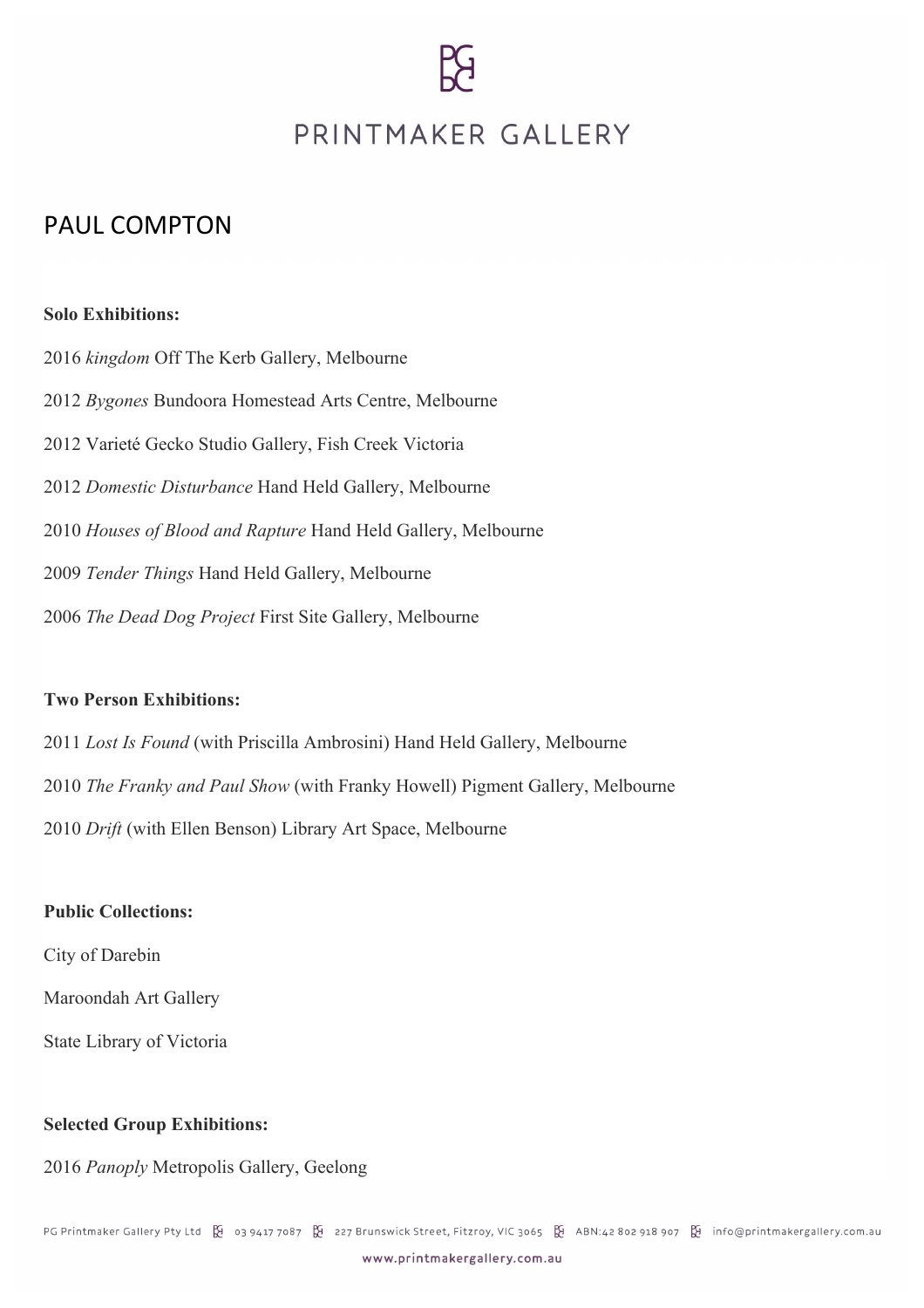- *Creatures* Queenscliff Gallery & Workshop, Victoria
- *CUT* Dirty Dozen, Melbourne
- *Carousel* Melbourne Fringe Festival
- *Eventide* Mornington Peninsula Regional Art Gallery, Victoria
- *Modern Myth* Counihan Gallery, Melbourne
- *Return To Hanging Rock: 40 Years of Picnic At Hanging Rock* Mulberry Hill, Victoria
- *Magical* Neospace, Melbourne
- *Allusion* The Art Vault, Mildura Victoria
- *Group Therapy* Brunswick Arts, Melbourne
- *Silk Cut Award for Lino Cut Prints* Glen Eira City Council Gallery, Melbourne
- *Two of a Kind* Bundoora Homestead Arts Centre, Melbourne
- *Above the Mantle: 21st Mayoral Art Exhibition* Maroondah Art Gallery, Melbourne
- *The Bloke Show* Project Space/Spare Room, Melbourne
- *Partnership* Lot 19 Gallery, Victoria
- *Swan Hill Print & Drawing Acquisitive Awards 2014*, Swan Hill Regional Art Gallery
- 2013-14 *Darebin Art Show 2013* Bundoora Homestead Arts Centre
- *Wonder Room* Maroondah Art Gallery, Melbourne
- *Monstrous* Neospace, Melbourne
- *Secret Toil* Upstairs at the Napier, Melbourne
- *Editions* Tacit Contemporary Art, Melbourne
- 2012-13 *The Enchanted Dome* State Library of Victoria, Melbourne
- *BAZE* Hand Held Gallery, Melbourne
- *Vignette/Vitrene* Hand Held Gallery, Melbourne
- *Freak of Nature* King Family Artspace, Boulder Colorado USA
- *In Suspense* Hand Held Gallery, Melbourne